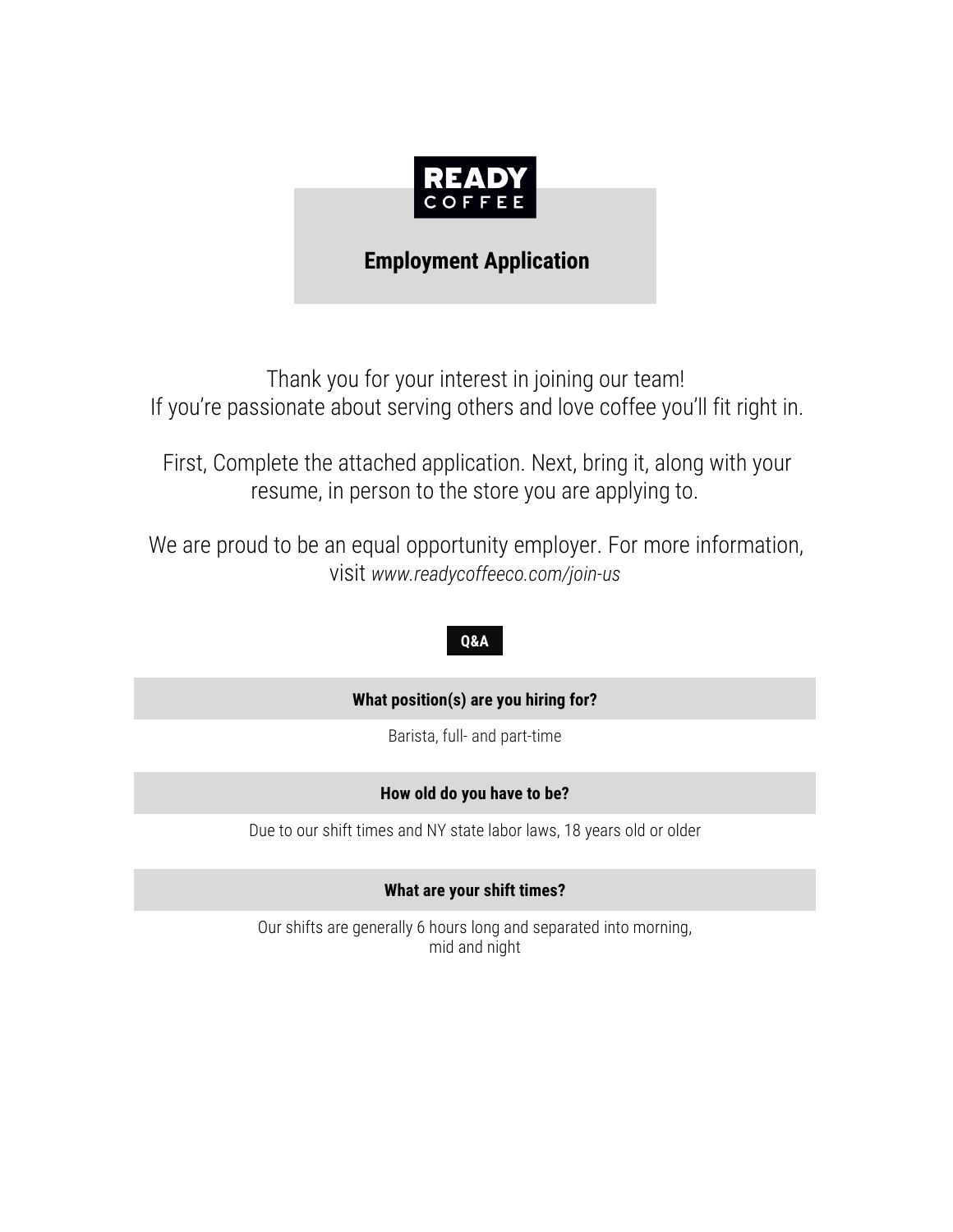

**Name (First, Last):**

**Address:**

| <b>Phone number:</b>                                                 | <b>Email address:</b>         |            |           |
|----------------------------------------------------------------------|-------------------------------|------------|-----------|
| How long have you lived at your current address:                     |                               |            |           |
| Are you under the age of 18?                                         |                               | <b>Yes</b> | <b>No</b> |
| If hired, are you able to submit proof to work in the United States? |                               |            |           |
| Do you have reliable transportation to get to and from work?         |                               |            |           |
| Which location are you applying to work at?                          | <b>Wappingers</b><br>Newburgh |            |           |
| <b>Desired position:</b>                                             |                               |            |           |
| If hired, when could you begin work?                                 |                               |            |           |
| Are you able to work at least 3 shifts per week?                     | <b>Yes</b><br>No              |            |           |
| <b>Desired hours per week:</b>                                       |                               |            |           |
|                                                                      |                               |            |           |

**Desired length of employment:**

### **AVAILIBILITY**

On the following page, mark any days or times you CANNOT work. Unless otherwise marked, it will be assumed you are able to work anytime during our normal operating hours. We will do our best to accommodate scheduling requests, however, requesting time off does not mean it's guaranteed.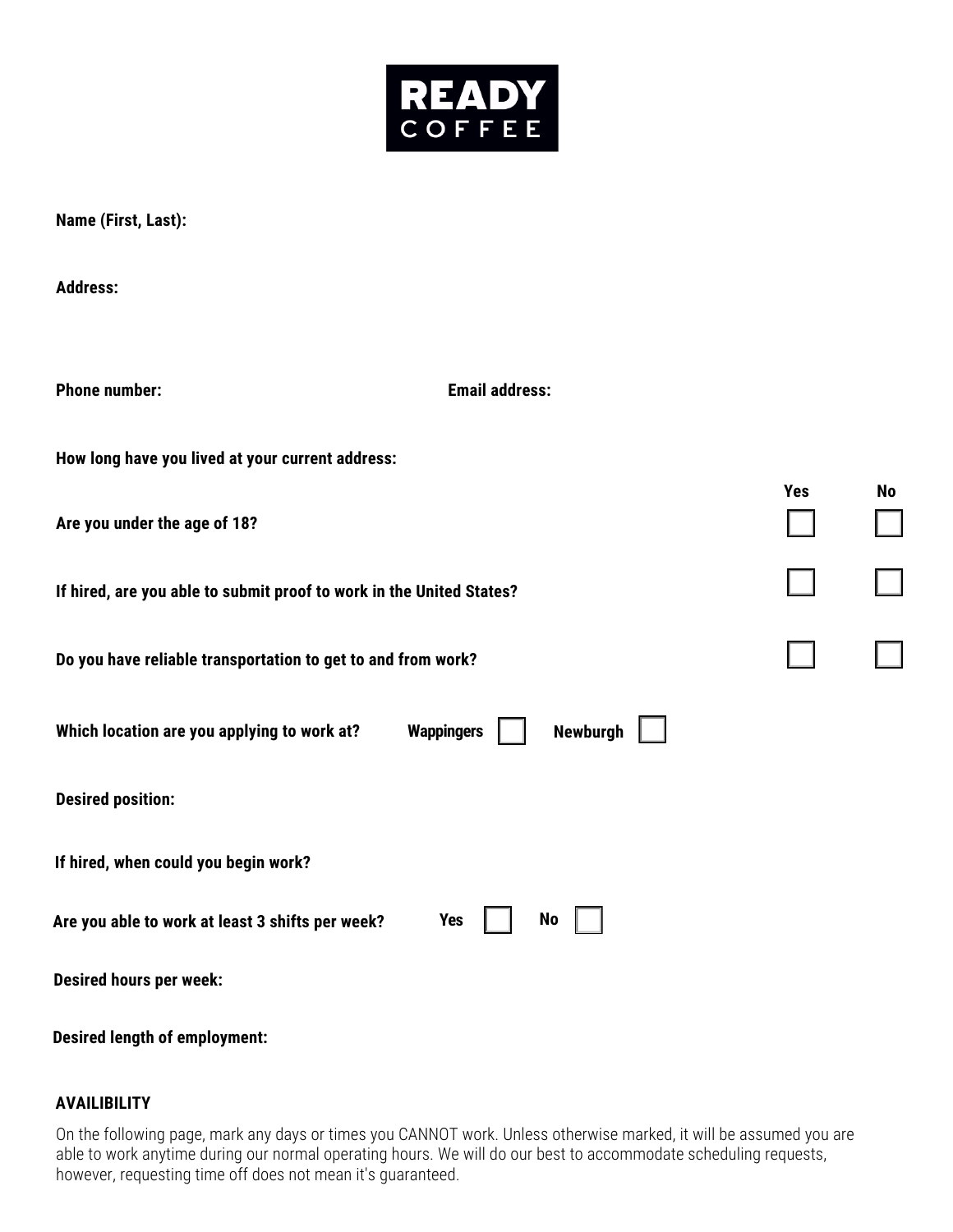## MAY 2022

|--|--|

| SUNDAY | <b>MONDAY</b>  | TUESDAY | WEDNESDAY      | THURSDAY | <b>FRIDAY</b> | SATURDAY |
|--------|----------------|---------|----------------|----------|---------------|----------|
| 1      | $\overline{a}$ | 3       | $\overline{4}$ | 5        | 6             | 7        |
|        |                |         |                |          |               |          |
|        |                |         |                |          |               |          |
| 8      | 9              | 10      | 11             | 12       | 13            | 14       |
|        |                |         |                |          |               |          |
|        |                |         |                |          |               |          |
|        |                |         |                |          |               |          |
| 15     | 16             | 17      | 18             | 19       | 20            | 21       |
|        |                |         |                |          |               |          |
|        |                |         |                |          |               |          |
| 22     | 23             | 24      | 25             | 26       | 27            | 28       |
|        |                |         |                |          |               |          |
|        |                |         |                |          |               |          |
|        |                |         |                |          |               |          |
| 29     | 30             | 31      |                |          |               |          |
|        |                |         |                |          |               |          |
|        |                |         |                |          |               |          |
|        |                |         |                |          |               |          |
|        |                |         |                |          |               |          |
|        |                |         |                |          |               |          |
|        |                |         |                |          |               |          |

| <u> 1989 - Johann Stoff, fransk politik (f. 1989)</u>                                                                |  |  |
|----------------------------------------------------------------------------------------------------------------------|--|--|
| <u> 1989 - Andrea Santa Andrea Andrea Andrea Andrea Andrea Andrea Andrea Andrea Andrea Andrea Andrea Andrea Andr</u> |  |  |
|                                                                                                                      |  |  |
| <u> 1989 - Johann Stoff, fransk politik (f. 1989)</u>                                                                |  |  |
|                                                                                                                      |  |  |
|                                                                                                                      |  |  |
| <u> 1989 - Johann Stein, marwolaethau a bhann an t-Amhain an t-Amhain an t-Amhain an t-Amhain an t-Amhain an t-A</u> |  |  |
|                                                                                                                      |  |  |

# SUNDAY MONDAY TUESDAY WEDNESDAY THURSDAY FRIDAY SATURDAY

| SUNDAY | MONDAY | TUESDAY        | WEDNESDAY    | THURSDAY       | FRIDAY | SATURDAY       |
|--------|--------|----------------|--------------|----------------|--------|----------------|
|        |        |                | $\mathbf{1}$ | $\overline{a}$ | 3      | $\overline{4}$ |
|        |        |                |              |                |        |                |
| 5      | 6      | $\overline{7}$ | 8            | 9              | 10     | 11             |
|        |        |                |              |                |        |                |
| 12     | 13     | 14             | 15           | 16             | 17     | 18             |
|        |        |                |              |                |        |                |
| 19     | 20     | 21             | 22           | 23             | 24     | 25             |
|        |        |                |              |                |        |                |
| 26     | 27     | 28             | 29           | 30             |        |                |
|        |        |                |              |                |        |                |
|        |        |                |              |                |        |                |
|        |        |                |              |                |        |                |
|        |        |                |              |                |        |                |

# JULY 2022

| SUNDAY | MONDAY         | TUESDAY | WEDNESDAY | THURSDAY       | FRIDAY | <b>SATURDAY</b> |
|--------|----------------|---------|-----------|----------------|--------|-----------------|
|        |                |         |           |                | 1      | 2               |
| 3      | $\overline{4}$ | 5       | 6         | $\overline{7}$ | 8      | 9               |
| 10     | 11             | 12      | 13        | 14             | 15     | 16              |
| 17     | 18             | 19      | 20        | 21             | 22     | 23              |
| 24     | 25             | 26      | 27        | 28             | 29     | 30 <sup>°</sup> |
| 31     |                |         |           |                |        |                 |

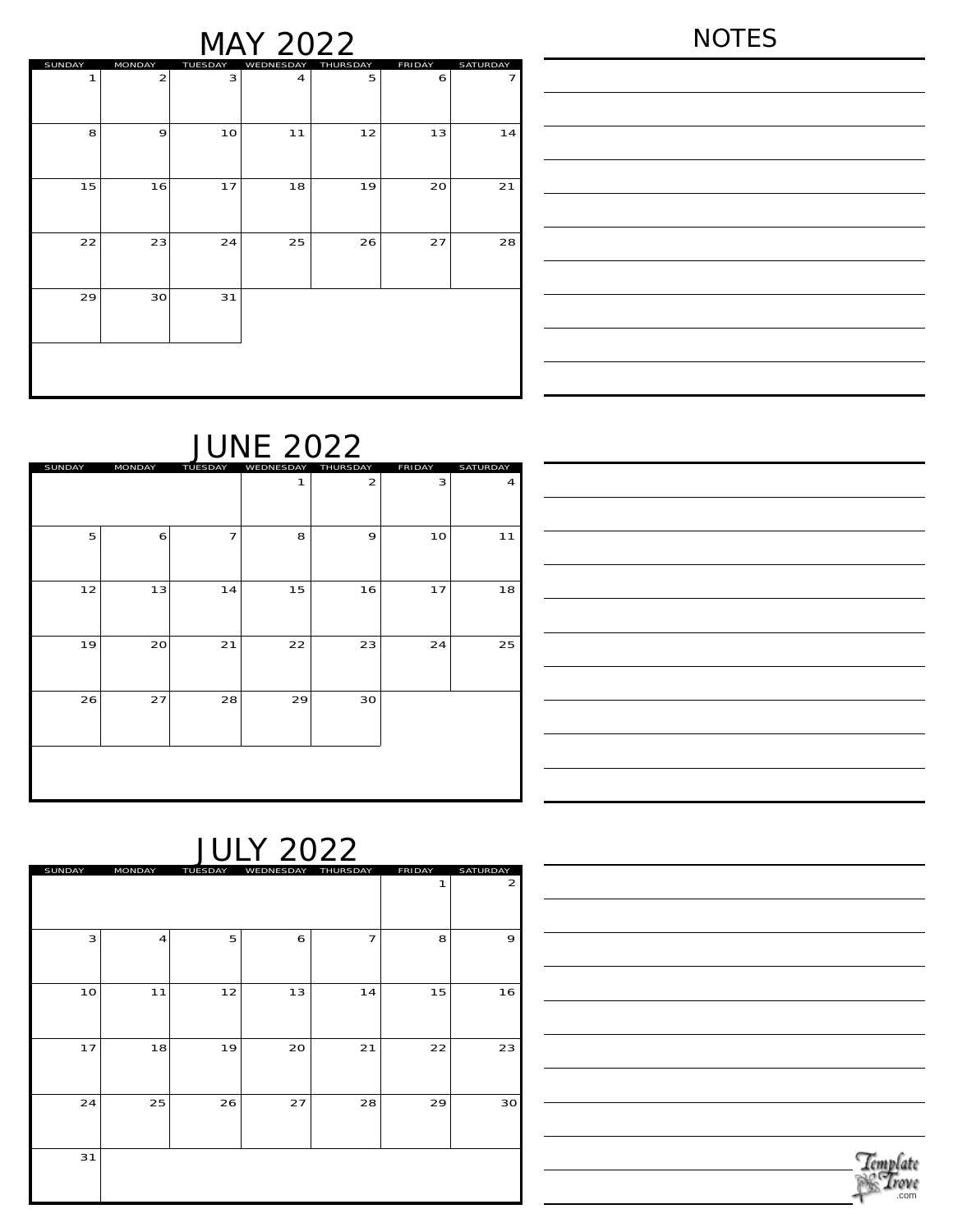### **WORK EXPERIENCE**

| Company                 | Position/Duties | Supervisor           | <b>Dates</b> | Reason for leaving |
|-------------------------|-----------------|----------------------|--------------|--------------------|
|                         |                 |                      |              |                    |
|                         |                 |                      |              |                    |
|                         |                 |                      |              |                    |
|                         |                 |                      |              |                    |
|                         |                 |                      |              |                    |
| <b>EDUCATION</b>        |                 |                      |              |                    |
| High School Name        | City, State     | # of years completed |              | Degree/Diploma?    |
|                         |                 |                      |              |                    |
| College or Trade School | City, State     | # of years completed |              | Degree/Diploma?    |
|                         |                 |                      |              |                    |
| Other                   | City, State     | # of years completed |              | Degree/Diploma?    |
|                         |                 |                      |              |                    |
|                         |                 |                      |              |                    |

#### **REFERENCES**

List three work, school or professional references who we may contact. Do not list family or friends.

| Name                       | Phone number | Relationship to you | Years known |
|----------------------------|--------------|---------------------|-------------|
|                            |              |                     |             |
| Y ∏ N ∏<br>May we contact? |              |                     |             |
|                            |              |                     |             |
| May we contact? $Y \cap N$ |              |                     |             |
|                            |              |                     |             |
| May we contact?<br>N.      |              |                     |             |